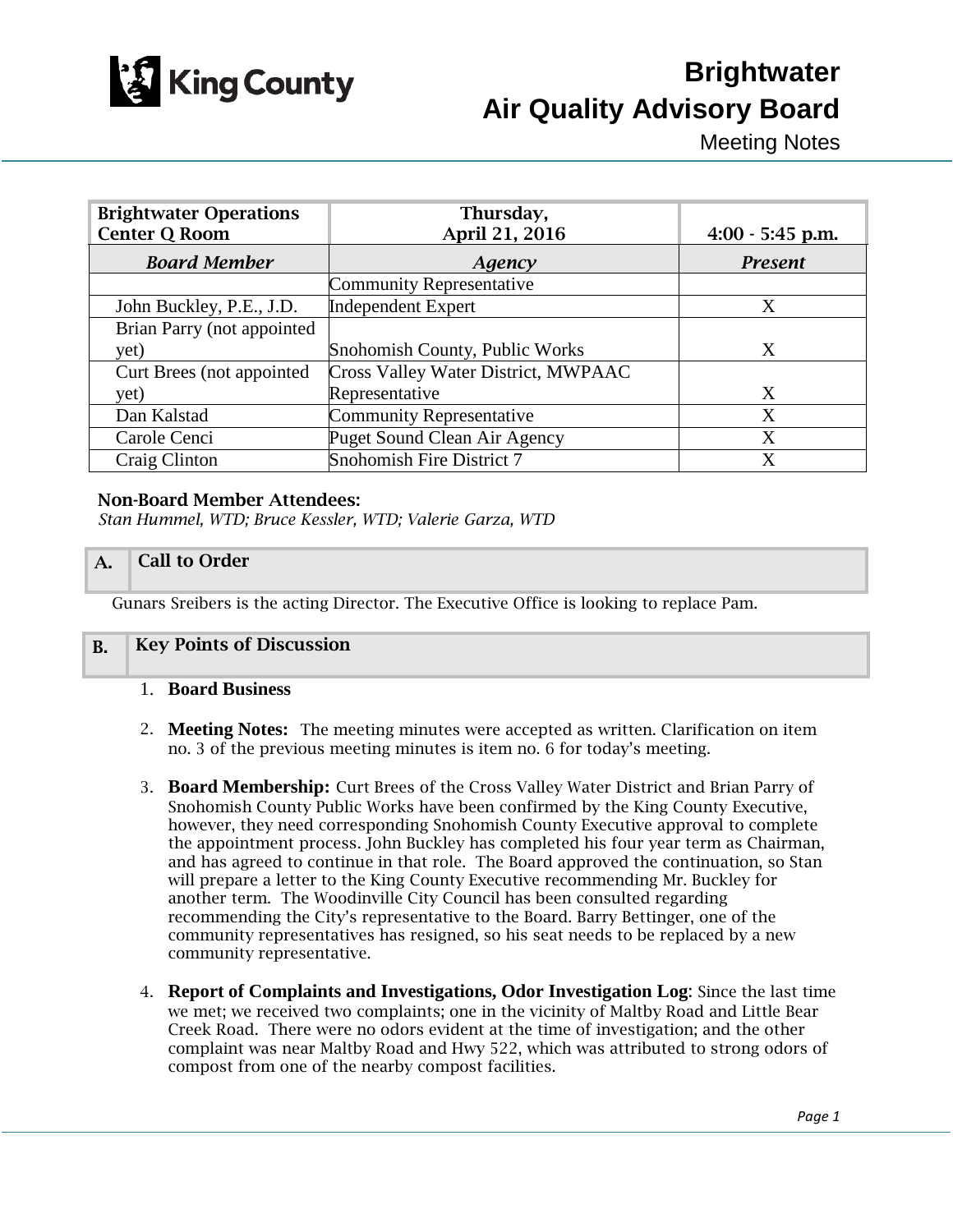

Meeting Notes

5. **Report of Property Boundary Odor Monitoring, Odor Monitoring Log:** Overall the treatment plant continues to meet all of the compliance requirements. Hydrogen sulfide was detected slightly above the detection limit at some boundary locations, however, the aggregate of readings at each location were within compliance levels and stack discharges were below 3 ppm in all instances. The observed readings are attributable to vegetation and vehicle exhaust. The meter is very susceptible to exhaust, in particular to diesel, and the plant site is bordered by Highways 522 and 9.

*Q - Is anything occurring in the plant with odor control and scrubbers?* 

A - Everything is operating as it should. An odor control train was out of service to replace the fan bearings, but a redundant train was online at the time to ensure we met our odor control commitments.

*Q - Are you running the biological tower?* 

A – We are at the plant but not at IPS. The plant uses a triple treatment system that includes a bioscrubber, followed by a chemical scrubber, with final polishing by a carbon scrubber.

6. **Management Practices to Maintain Performance:** Bruce Kessler presented a PowerPoint slideshow on WTD Asset Management to address the question raised at the last AQAB meeting, "What management practices is WTD employing to maintain performance?" Mr. Kessler said that performance is assured by WTD's Asset Management Program and that asset management is an institutional mindset at WTD. WTD has managed assets since the 1960's and formalized the process in 2005 with the publishing of a Strategic Asset Management Plan (SAMP), which is updated every five years. Mr. Kessler described Brightwater's odor control assets, maintenance best practices, and preventative and predictive maintenance practices.

*Q – Do you perform maintenance based on equipment run-time?* 

A –We do, however, the process is not automated since we don't have a tie yet between our computer maintenance management system (Mainsaver) and the equipment run meters. Most of our maintenance is schedule based (e.g., daily operational checks, weekly lubrication, monthly vibration testing), however, we do manually monitor runtime on certain equipment, such as our dewatering centrifuges, and schedule maintenance accordingly.

*Q – How about on the chemical end? Where are your vulnerabilities that may require District 7's involvement? Is there anything you address on the preventive maintenance list to ensure safe operation of chemical systems?*

A – Sodium hypocholorite 25% solution; poly aluminum chlorite; ferric chloride; sodium hydroxide (caustic) are the most dangerous of the chemicals on-site. The chemical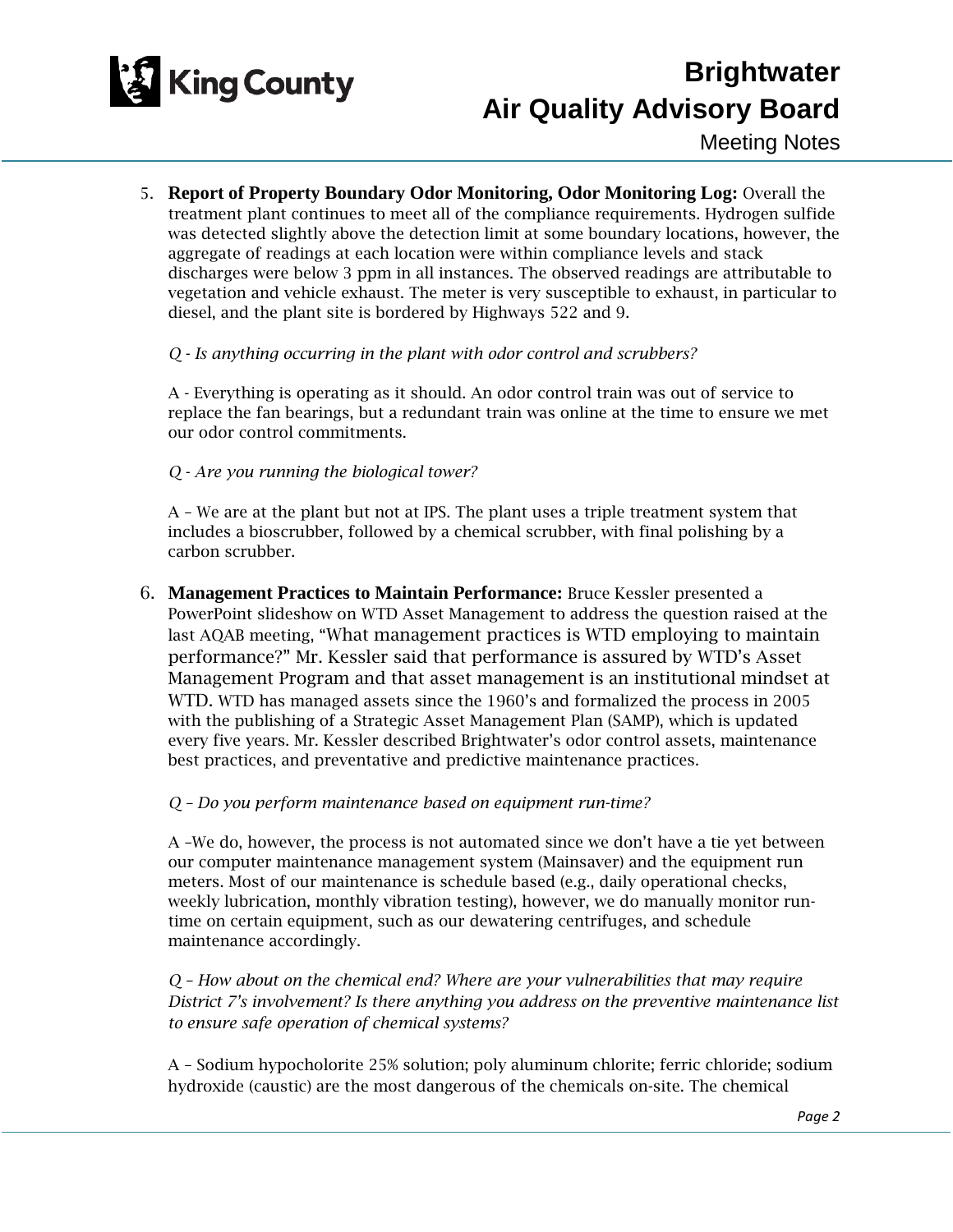

Meeting Notes

system piping is double contained (the chemical pipe is installed inside a redundant containment pipe) to protect workers from coming in contact with chemicals, should the pipe leak or rupture. The containment pipes are electronically monitored and alarmed if leaks are detected. The containment pipe sumps are also checked for leakage periodically as part of our preventative maintenance program.

### *Q - If a sodium hydroxide tank ruptures, what do you expect the fire department to do?*

A – All chemical tanks are in structures designed to contain 100 percent of the tank volume. If a tank were to rupture, then Brightwater will manage that contained spill. We would contact the fire department if emergency response is needed due to injury or if confined space rescue is needed.

### *Q –How do you make sure that scheduled maintenance gets done? Is it recorded?*

A – We have a workflow that uses Mainsaver for tracking and recording maintenance. All maintenance is performed on work orders generated through Mainsaver. The Supervisors will distribute each work order to staff, the work is performed, staff enter what they did into Mainsaver, then Mainsaver sends the supervisor notification that the work is completed, the supervisor inspect it and then closes the work order. Schedule attainment is reviewed weekly with the supervisors and managers. Supervisors are held accountable for schedule attainment, which is a key performance indicator (KPI) for their position. Work that is not completed gets rescheduled.

### *Q – Do you feel that your maintenance budget is adequate?*

A – We exceeded last year's maintenance budget so, for this year, we almost doubled it to make sure there was enough. Part of our strategic planning is to extend the life of our assets, which takes money upfront; we spend the money now in order to save a lot of money later.

*Q – Is this asset management plan a requirement of federal funds for Brightwater?*

A – No it is not because we didn't have any grants for Brightwater, rather, we had low interest loans from the state.

EPA has a 10 step process for asset management which Brightwater exceeds.

*Q –There was a commitment that King County made to train County staff at the Director level and above on a particular management style. The training gives you a whole bunch of support, so you are on the front end of catching things. It happened about a year or two years ago. Where is that as far as training the staff below Pam's level?*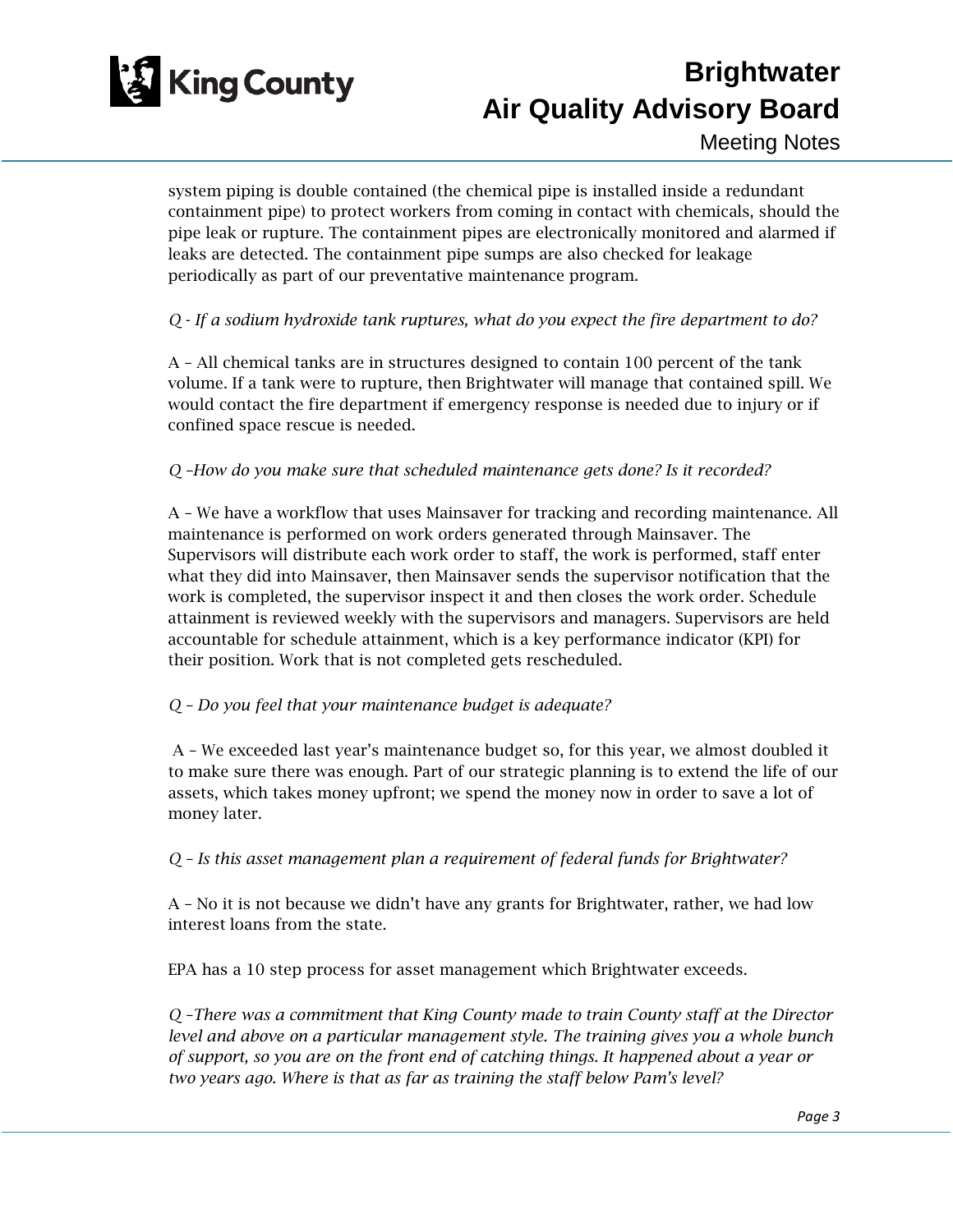

Meeting Notes

A – Mr. Hummel and Mr. Kessler where not sure which specific training was being referenced, however, Mr. Hummel did discuss the Lominger and Lean training being given to County employees. Lominger is a method for evaluating leadership competencies of managers and supervisors along with the competencies required by their positions, and then developing plans to align the two. The Lominger 360 reviews have been done from upper management to the supervisory level. We have also using Lominger to hire people to determine the characteristics or qualities we need for each position. That's one initiative. The other from the Executive is Lean, which is aimed at gaining efficiencies through process improvements.

*Comment – I was expecting something regarding the odor control systems in the Brightwater collection system and how you handle complaints for the system? What are some of things you employ in the collection system to keep odors down at Brightwater.*

A - We dose with Bioxide at our Hollywood Pump Station and sodium hydroxide at the IPS to reduce odors by reducing the biological activity.

*Q – Can you give us an idea of the percentage of flow into the plant this winter and the ability to control odors? Does the Brightwater odor control system have a good buffer or did this winter push demands?*

A – As far as odors are concerned, winter is actually better than in the summer. Summer flows are fairly low; sewage could be in the collection system for a day before it gets to Brightwater, and odor causing microorganisms reproduce faster in during warmer temperatures. In the winter, flow are diluted and pushing faster through the system. The odor control facilities at Brightwater have performed very well because they are sized to handle high odor concentrations.

### *Q – How do the bioscrubbers perform in winter?*

A – The "bugs" in the bioscrubbers generally die off in fall and repopulate in the spring. I'm not sure of the exact temperature when bugs die off, but they will even in a mild winter.

When we have the new board members, we will schedule a tour and orient them to the charter.

#### C. Board Actions and Requests

1. Brightwater Treatment Plant Technical Tour – it was requested that a facility tour be scheduled prior to the next meeting.